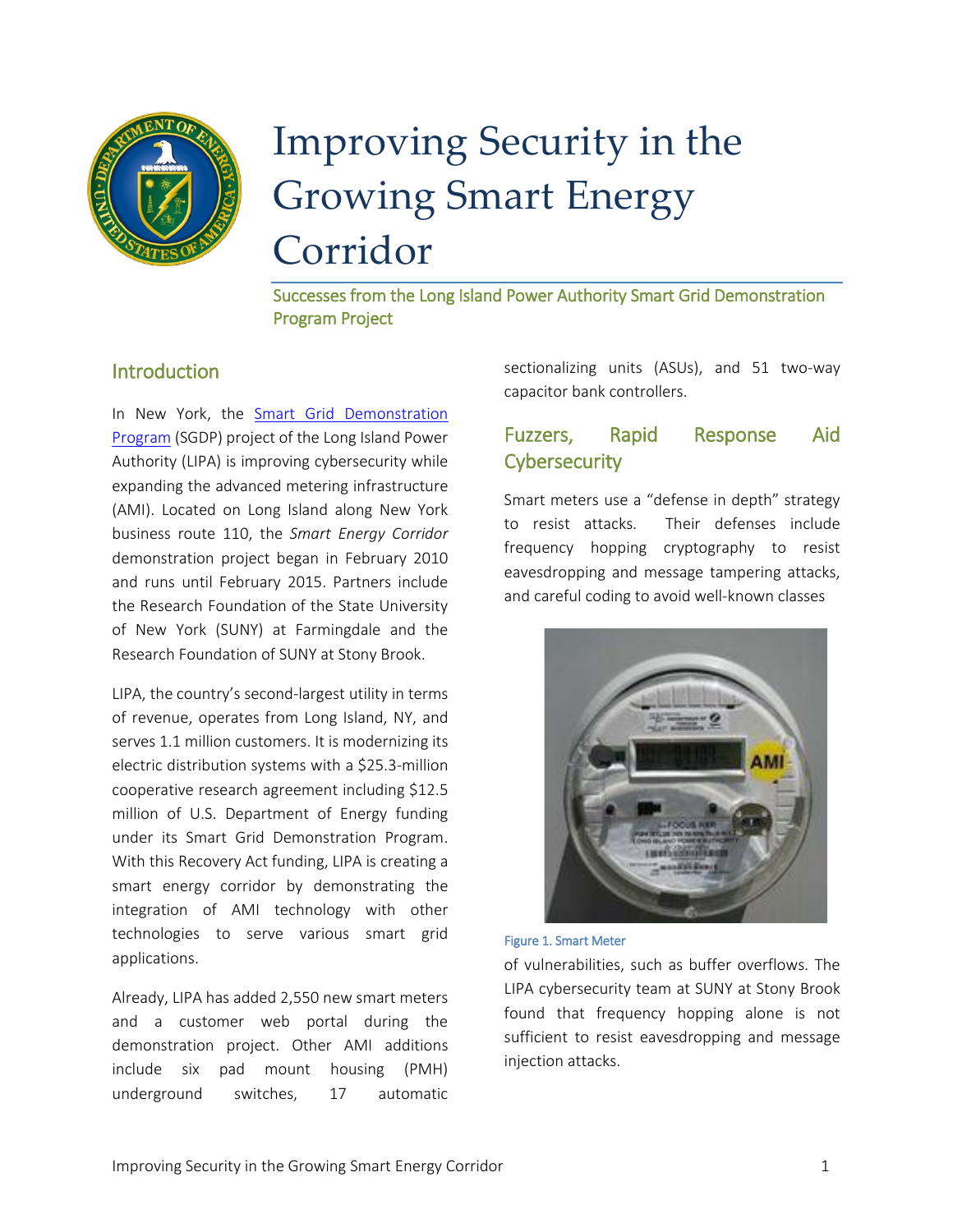They are further evaluating meter security using a type of computer software program known as a fuzzer. This software detects security bugs by sending invalid messages to specified target devices. If the target devices do not respond appropriately to the invalid messages, it indicates that a bug is likely.

"The security team has not found any serious security flaws in the meters we've deployed on our network," said Ming Mui, principal investigator for the LIPA demonstration project. "We will continue to evaluate meter security, but the results have increased our confidence in the security of our network."

 "This blue-sky research shows how to build cybersecurity systems that can react to new attacks and vulnerabilities that are discovered after deployment."

### Customers Involved in Monitoring Energy Use

With improved cybersecurity comes the opportunity for greater customer involvement, a desired result of the smart grid. To help

> customers learn about more efficient energy use, researchers developed and provided a web portal tool for customers who received an AMI meter. So far, the portal has proven useful. Customers report that the usage and cost data provided by the portal helps them reduce their energy use and costs.

"Having customers better understand their energy use is the first step towards consumption-behavior change," Mui said.

In another area, the research team demonstrated how a specialized compiler that analyzes computer code can work with a network-alert system to protect virtually all nodes against attack. The system enables a node that detects an attack to alert other nodes in the system and provide them with the information they need to protect themselves from the cyber-attack. The nodes can quickly spread this defensive knowledge throughout the network, effectively containing the attack.

"This blue-sky research shows how to build cybersecurity systems that can react to new attacks and vulnerabilities that are discovered after deployment," Mui said. "This capability is crucial for critical infrastructure that must operate continuously for years, if not decades."



Figure 2. Cyber Security Test Bench